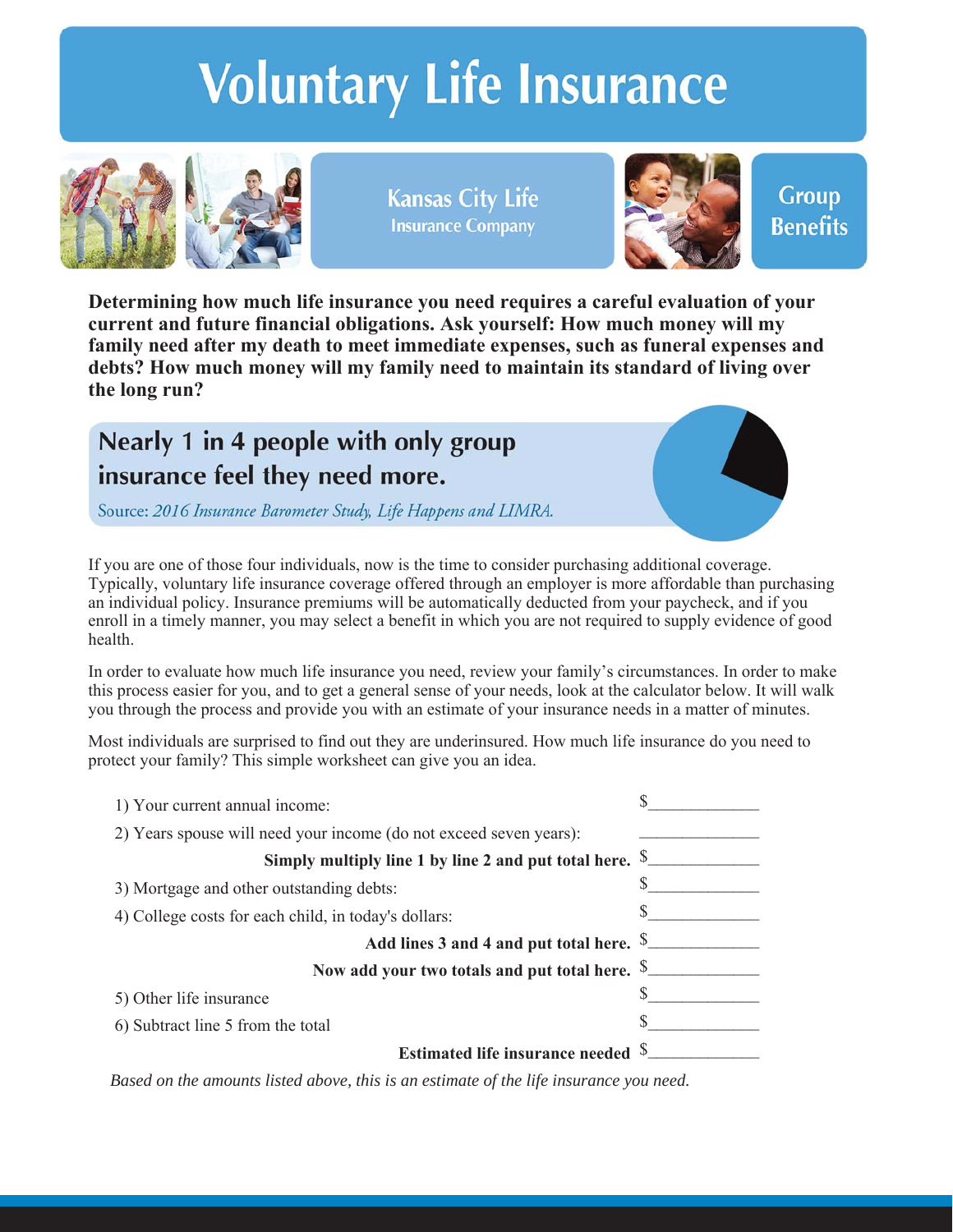# VOLUNTARY LIFE BENEFIT SUMMARY FOR Evangelical Lutheran Education Association (ELEA)

All Full-time active employees working 20 hours per week year-round, who are U.S. Citizens or legal U.S. residents and are performing the duties of their occupation on their last scheduled working day immediately preceding the effective date of the plan are eligible for insurance on that effective date.

Your benefit coverage is in increments of \$10,000, minimum of \$10,000, to a maximum of \$500,000, not to exceed 5 times annual earnings, whichever is less. Amounts in excess of the guaranteed issue amount of \$100,000 will require evidence of insurability. If the employee is age 70 or over, the amount is \$25,000.

Your spouse's benefit is in increments of \$5,000, minimum of \$5,000, to a maximum of \$250,000, or one half of the employee's elected amount, whichever is less. Amounts in excess of the guaranteed issue amount of \$50,000 will require evidence of insurability. The spouse's premiums are based on the employee's age.

The benefit amount for your children is in increments of \$2,500 to a maximum of \$10,000. Infants will be covered for \$1,500. Infants are defined as being fourteen days of age to six months, and children are six months of age to 19 (or 25 if a full-time student\*).

\*May vary by state.

| <b>Employee &amp; Spouse Age/Rates per \$1,000</b> |         |       |         |                            |         |
|----------------------------------------------------|---------|-------|---------|----------------------------|---------|
| Under 29                                           | \$0.073 | 45-49 | \$0.362 | 65-69                      | \$1.817 |
| $30 - 34$                                          | \$0.081 | 50-54 | \$0.623 | 70-74                      | \$3.331 |
| 35-39                                              | \$0.124 | 55-59 | \$1.061 | $75+$                      | \$3.331 |
| 40-44                                              | \$0.209 | 60-64 | \$1.256 | Child rates<br>per \$2,500 | \$0.420 |

Coverage reduces 40 percent at age 75, 65 percent of the original amount at age 80, 72.5 percent of the original amount at age 85 and 80 percent of the original amount at age 90. Coverage terminates at retirement.

## **Additional Benefits**

Waiver of Premium

Conversion

Portability

Accelerated Death Benefit

### **Enroll today!**

Complete, sign and turn in your enrollment form to Human Resources.

#### **Coverage Limitation\***

If a Covered Person dies by suicide, while sane or insane, within two years of the policy effective date, the amount payable by Us will be equal to the total premiums paid. If a Covered Person dies by suicide, while sane or insane, within two years after the effective date of any increase in the specified amount, the amount payable by Us associated with such increase will be limited to the cost of insurance associated with the increase.

*\*May vary by state.*

*This outline is intended to be a summary of your benefits and does not include all plan provisions and limitations. Details of your benefits can be found in your certificate of coverage, provided to you at a later date. If there are any discrepancies between this outline and the group certificate, the group certificate governs.*

*This is a brief description only and is not a contract. The Group Master Policy will determine all rights and benefits. For costs and further details of the coverage, including exclusions, any reductions or limitations and the terms under which the policy may be continued in force or discontinued, see your agent or write to the Company. The policy is cancellable or renewable at the option of the Company. The Company has the right to increase the premium rates. Coverage is not available in all states.*

*Policy and certificate referenced: PJ136/CJ136*



#### **GROUP BENEFITS**

Underwritten by: Kansas City Life Insurance Company Toll-free: 877-266-6767, ext. 8200 Fax: 816-531-4648 *groupbenefits@kclife.com*

*www.kclgroupbenefits.com*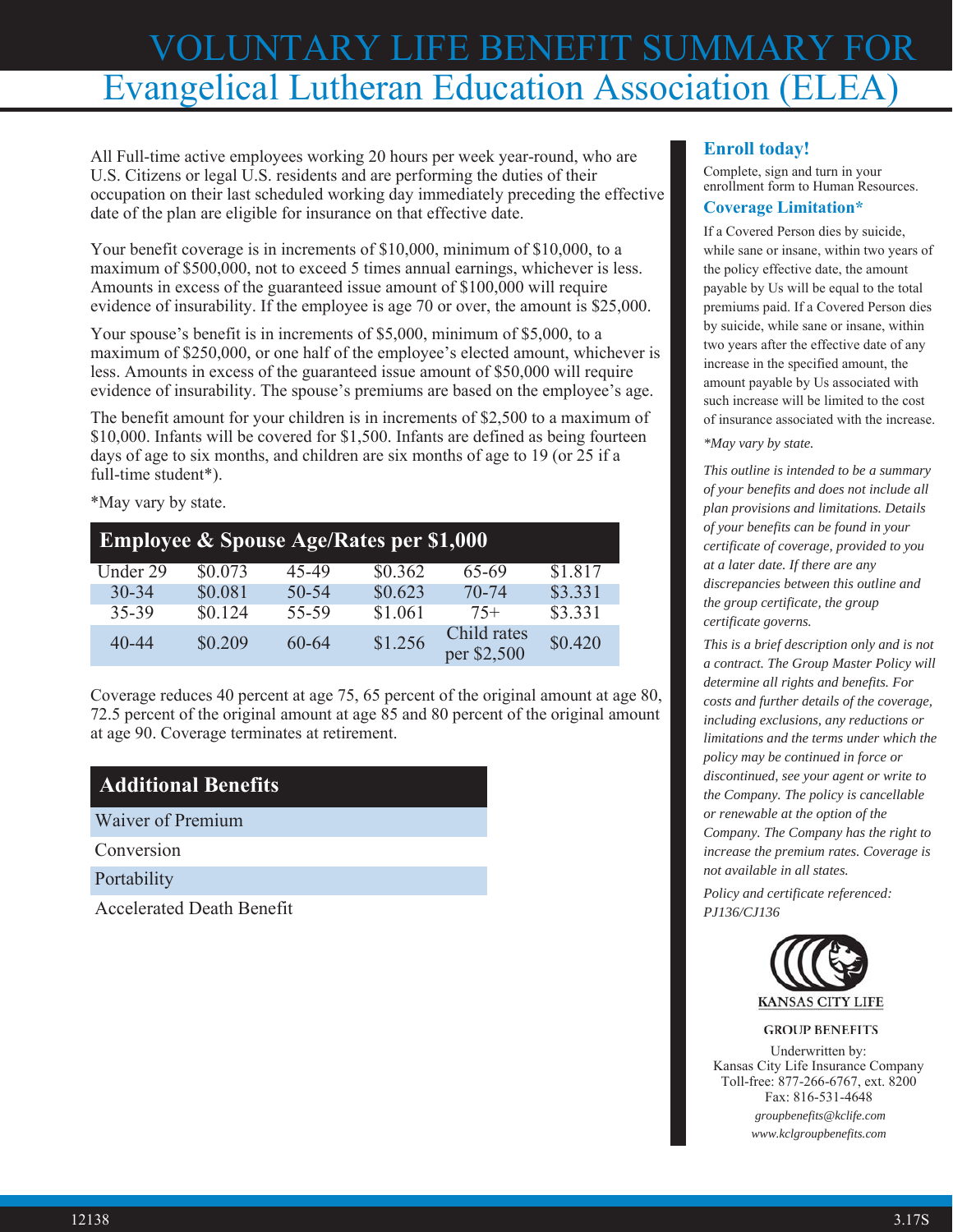#### **Evangelical Lutheran Education Association Employee Voluntary Life Monthly Premium Calculator**



**You may enroll in increments of \$10,000 with a minimum of \$10,000 and a maximum of \$500,000, not to exceed 5 times annual earnings, whichever is less.**

|           | <b>Benefit</b>  | 10,000   | 20,000   | 30,000   | 40,000   | 50,000   | 60,000   | 70,000   | 80,000   | 90,000   | 100,000  |
|-----------|-----------------|----------|----------|----------|----------|----------|----------|----------|----------|----------|----------|
| Age       | Rate per \$1000 |          |          |          |          |          |          |          |          |          |          |
| $00 - 29$ | 0.073           | \$0.73   | \$1.46   | \$2.19   | \$2.92   | \$3.65   | \$4.38   | \$5.11   | \$5.84   | \$6.57   | \$7.30   |
| 30-34     | 0.081           | \$0.81   | \$1.62   | \$2.43   | \$3.24   | \$4.05   | \$4.86   | \$5.67   | \$6.48   | \$7.29   | \$8.10   |
| 35-39     | 0.124           | \$1.24   | \$2.48   | \$3.72   | \$4.96   | \$6.20   | \$7.44   | \$8.68   | \$9.92   | \$11.16  | \$12.40  |
| 40-44     | 0.209           | \$2.09   | \$4.18   | \$6.27   | \$8.36   | \$10.45  | \$12.54  | \$14.63  | \$16.72  | \$18.81  | \$20.90  |
| 45-49     | 0.362           | \$3.62   | \$7.24   | \$10.86  | \$14.48  | \$18.10  | \$21.72  | \$25.34  | \$28.96  | \$32.58  | \$36.20  |
| 50-54     | 0.623           | \$6.23   | \$12.46  | \$18.69  | \$24.92  | \$31.15  | \$37.38  | \$43.61  | \$49.84  | \$56.07  | \$62.30  |
| 55-59     | 1.061           | \$10.61  | \$21.22  | \$31.83  | \$42.44  | \$53.05  | \$63.66  | \$74.27  | \$84.88  | \$95.49  | \$106.10 |
| 60-64     | 1.256           | \$12.56  | \$25.12  | \$37.68  | \$50.24  | \$62.80  | \$75.36  | \$87.92  | \$100.48 | \$113.04 | \$125.60 |
| 65-69     | 1.817           | \$18.17  | \$36.34  | \$54.51  | \$72.68  | \$90.85  | \$109.02 | \$127.19 | \$145.36 | \$163.53 | \$181.70 |
| 70-74     | 3.331           | \$33.31  | \$66.62  | \$99.93  | \$133.24 | \$166.55 | \$199.86 | \$233.17 | \$266.48 | \$299.79 | \$333.10 |
| 75-79     | 3.331           | \$33.31  | \$66.62  | \$99.93  | \$133.24 | \$166.55 | \$199.86 | \$233.17 | \$266.48 | \$299.79 | \$333.10 |
|           |                 |          |          |          |          |          |          |          |          |          |          |
|           | <b>Benefit</b>  | 110,000  | 120,000  | 130,000  | 140,000  | 150,000  | 160,000  | 170,000  | 180,000  | 190,000  | 200,000  |
| Age       | Rate per \$1000 |          |          |          |          |          |          |          |          |          |          |
| $00 - 29$ | 0.073           | \$8.03   | \$8.76   | \$9.49   | \$10.22  | \$10.95  | \$11.68  | \$12.41  | \$13.14  | \$13.87  | \$14.60  |
| 30-34     | 0.081           | \$8.91   | \$9.72   | \$10.53  | \$11.34  | \$12.15  | \$12.96  | \$13.77  | \$14.58  | \$15.39  | \$16.20  |
| 35-39     | 0.124           | \$13.64  | \$14.88  | \$16.12  | \$17.36  | \$18.60  | \$19.84  | \$21.08  | \$22.32  | \$23.56  | \$24.80  |
| 40-44     | 0.209           | \$22.99  | \$25.08  | \$27.17  | \$29.26  | \$31.35  | \$33.44  | \$35.53  | \$37.62  | \$39.71  | \$41.80  |
| 45-49     | 0.362           | \$39.82  | \$43.44  | \$47.06  | \$50.68  | \$54.30  | \$57.92  | \$61.54  | \$65.16  | \$68.78  | \$72.40  |
| 50-54     | 0.623           | \$68.53  | \$74.76  | \$80.99  | \$87.22  | \$93.45  | \$99.68  | \$105.91 | \$112.14 | \$118.37 | \$124.60 |
| 55-59     | 1.061           | \$116.71 | \$127.32 | \$137.93 | \$148.54 | \$159.15 | \$169.76 | \$180.37 | \$190.98 | \$201.59 | \$212.20 |
| 60-64     | 1.256           | \$138.16 | \$150.72 | \$163.28 | \$175.84 | \$188.40 | \$200.96 | \$213.52 | \$226.08 | \$238.64 | \$251.20 |
| 65-69     | 1.817           | \$199.87 | \$218.04 | \$236.21 | \$254.38 | \$272.55 | \$290.72 | \$308.89 | \$327.06 | \$345.23 | \$363.40 |
| 70-74     | 3.331           | \$366.41 | \$399.72 | \$433.03 | \$466.34 | \$499.65 | \$532.96 | \$566.27 | \$599.58 | \$632.89 | \$666.20 |
| 75-79     | 3.331           | \$366.41 | \$399.72 | \$433.03 | \$466.34 | \$499.65 | \$532.96 | \$566.27 | \$599.58 | \$632.89 | \$666.20 |
|           | <b>Benefit</b>  | 210,000  | 220,000  | 230,000  | 240,000  | 250,000  | 260,000  | 270,000  | 280,000  | 290,000  | 300,000  |
| Age       | Rate per \$1000 |          |          |          |          |          |          |          |          |          |          |
| $00 - 29$ | 0.073           | \$15.33  | \$16.06  | \$16.79  | \$17.52  | \$18.25  | \$18.98  | \$19.71  | \$20.44  | \$21.17  | \$21.90  |
| 30-34     | 0.081           | \$17.01  | \$17.82  | \$18.63  | \$19.44  | \$20.25  | \$21.06  | \$21.87  | \$22.68  | \$23.49  | \$24.30  |
| 35-39     | 0.124           | \$26.04  | \$27.28  | \$28.52  | \$29.76  | \$31.00  | \$32.24  | \$33.48  | \$34.72  | \$35.96  | \$37.20  |
| 40-44     | 0.209           | \$43.89  | \$45.98  | \$48.07  | \$50.16  | \$52.25  | \$54.34  | \$56.43  | \$58.52  | \$60.61  | \$62.70  |
| 45-49     | 0.362           | \$76.02  | \$79.64  | \$83.26  | \$86.88  | \$90.50  | \$94.12  | \$97.74  | \$101.36 | \$104.98 | \$108.60 |
| 50-54     | 0.623           | \$130.83 | \$137.06 | \$143.29 | \$149.52 | \$155.75 | \$161.98 | \$168.21 | \$174.44 | \$180.67 | \$186.90 |
| 55-59     | 1.061           | \$222.81 | \$233.42 | \$244.03 | \$254.64 | \$265.25 | \$275.86 | \$286.47 | \$297.08 | \$307.69 | \$318.30 |
| 60-64     | 1.256           | \$263.76 | \$276.32 | \$288.88 | \$301.44 | \$314.00 | \$326.56 | \$339.12 | \$351.68 | \$364.24 | \$376.80 |
| 65-69     | 1.817           | \$381.57 | \$399.74 | \$417.91 | \$436.08 | \$454.25 | \$472.42 | \$490.59 | \$508.76 | \$526.93 | \$545.10 |
| 70-74     | 3.331           | \$699.51 | \$732.82 | \$766.13 | \$799.44 | \$832.75 | \$866.06 | \$899.37 | \$932.68 | \$965.99 | \$999.30 |
| 75-79     | 3.331           | \$699.51 | \$732.82 | \$766.13 | \$799.44 | \$832.75 | \$866.06 | \$899.37 | \$932.68 | \$965.99 | \$999.30 |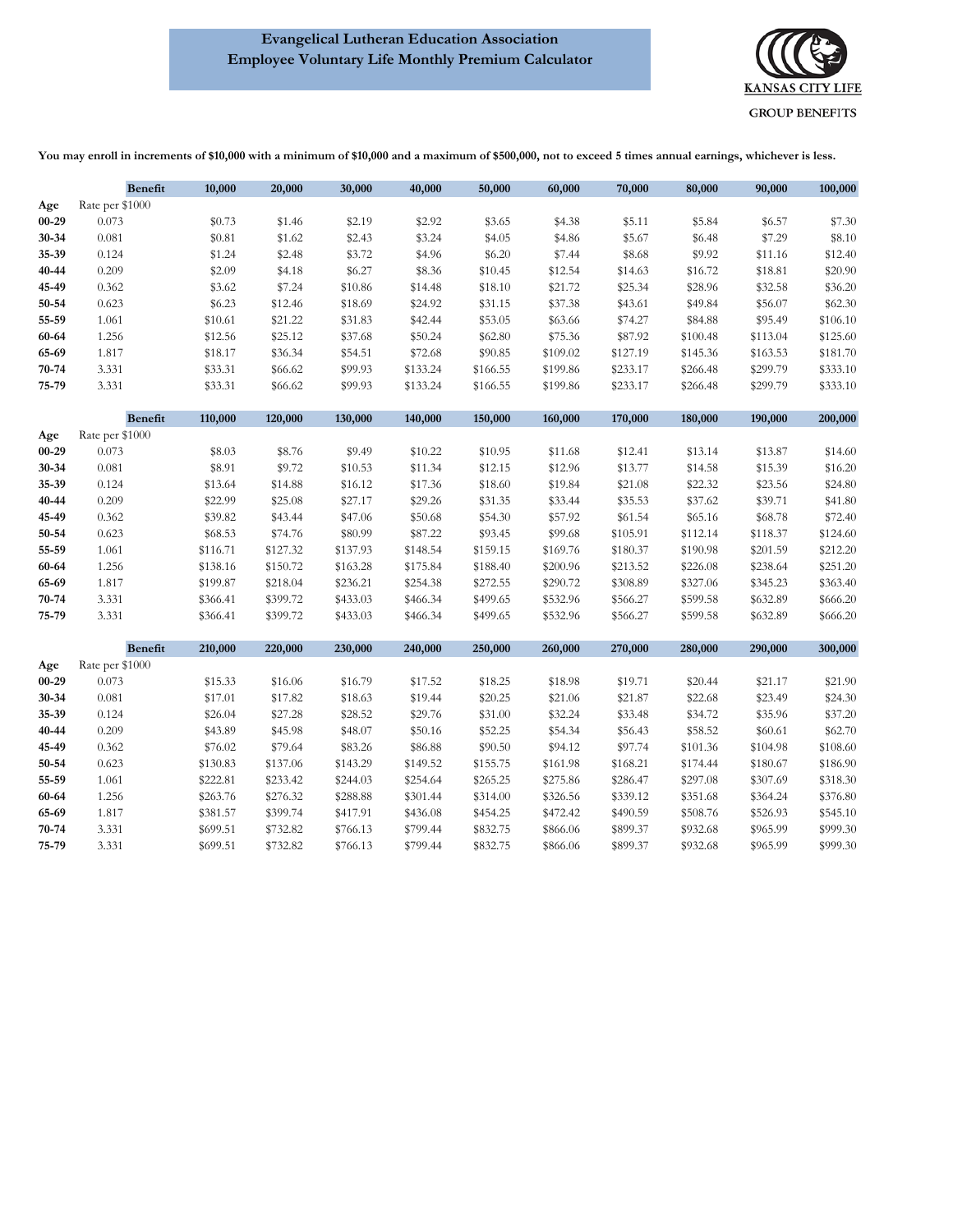

#### **GROUP BENEFITS**

|           | <b>Benefit</b>  | 310,000    | 320,000    | 330,000    | 340,000    | 350,000    | 360,000    | 370,000    | 380,000    | 390,000    | 400,000    |
|-----------|-----------------|------------|------------|------------|------------|------------|------------|------------|------------|------------|------------|
| Age       | Rate per \$1000 |            |            |            |            |            |            |            |            |            |            |
| $00 - 29$ | 0.073           | \$22.63    | \$23.36    | \$24.09    | \$24.82    | \$25.55    | \$26.28    | \$27.01    | \$27.74    | \$28.47    | \$29.20    |
| 30-34     | 0.081           | \$25.11    | \$25.92    | \$26.73    | \$27.54    | \$28.35    | \$29.16    | \$29.97    | \$30.78    | \$31.59    | \$32.40    |
| 35-39     | 0.124           | \$38.44    | \$39.68    | \$40.92    | \$42.16    | \$43.40    | \$44.64    | \$45.88    | \$47.12    | \$48.36    | \$49.60    |
| 40-44     | 0.209           | \$64.79    | \$66.88    | \$68.97    | \$71.06    | \$73.15    | \$75.24    | \$77.33    | \$79.42    | \$81.51    | \$83.60    |
| 45-49     | 0.362           | \$112.22   | \$115.84   | \$119.46   | \$123.08   | \$126.70   | \$130.32   | \$133.94   | \$137.56   | \$141.18   | \$144.80   |
| 50-54     | 0.623           | \$193.13   | \$199.36   | \$205.59   | \$211.82   | \$218.05   | \$224.28   | \$230.51   | \$236.74   | \$242.97   | \$249.20   |
| 55-59     | 1.061           | \$328.91   | \$339.52   | \$350.13   | \$360.74   | \$371.35   | \$381.96   | \$392.57   | \$403.18   | \$413.79   | \$424.40   |
| 60-64     | 1.256           | \$389.36   | \$401.92   | \$414.48   | \$427.04   | \$439.60   | \$452.16   | \$464.72   | \$477.28   | \$489.84   | \$502.40   |
| 65-69     | 1.817           | \$563.27   | \$581.44   | \$599.61   | \$617.78   | \$635.95   | \$654.12   | \$672.29   | \$690.46   | \$708.63   | \$726.80   |
| 70-74     | 3.331           | \$1,032.61 | \$1,065.92 | \$1,099.23 | \$1,132.54 | \$1,165.85 | \$1,199.16 | \$1,232.47 | \$1,265.78 | \$1,299.09 | \$1,332.40 |
| 75-79     | 3.331           | \$1,032.61 | \$1,065.92 | \$1,099.23 | \$1,132.54 | \$1,165.85 | \$1,199.16 | \$1,232.47 | \$1,265.78 | \$1,299.09 | \$1,332.40 |
|           | <b>Benefit</b>  | 410,000    | 420,000    | 430,000    | 440,000    | 450,000    | 460,000    | 470,000    | 480,000    | 490,000    | 500,000    |
| Age       | Rate per \$1000 |            |            |            |            |            |            |            |            |            |            |
| $00 - 29$ | 0.073           | \$29.93    | \$30.66    | \$31.39    | \$32.12    | \$32.85    | \$33.58    | \$34.31    | \$35.04    | \$35.77    | \$36.50    |
| 30-34     | 0.081           | \$33.21    | \$34.02    | \$34.83    | \$35.64    | \$36.45    | \$37.26    | \$38.07    | \$38.88    | \$39.69    | \$40.50    |
| 35-39     | 0.124           | \$50.84    | \$52.08    | \$53.32    | \$54.56    | \$55.80    | \$57.04    | \$58.28    | \$59.52    | \$60.76    | \$62.00    |
| 40-44     | 0.209           | \$85.69    | \$87.78    | \$89.87    | \$91.96    | \$94.05    | \$96.14    | \$98.23    | \$100.32   | \$102.41   | \$104.50   |
| 45-49     | 0.362           | \$148.42   | \$152.04   | \$155.66   | \$159.28   | \$162.90   | \$166.52   | \$170.14   | \$173.76   | \$177.38   | \$181.00   |
| 50-54     | 0.623           | \$255.43   | \$261.66   | \$267.89   | \$274.12   | \$280.35   | \$286.58   | \$292.81   | \$299.04   | \$305.27   | \$311.50   |
| 55-59     | 1.061           | \$435.01   | \$445.62   | \$456.23   | \$466.84   | \$477.45   | \$488.06   | \$498.67   | \$509.28   | \$519.89   | \$530.50   |
| 60-64     | 1.256           | \$514.96   | \$527.52   | \$540.08   | \$552.64   | \$565.20   | \$577.76   | \$590.32   | \$602.88   | \$615.44   | \$628.00   |
| 65-69     | 1.817           | \$744.97   | \$763.14   | \$781.31   | \$799.48   | \$817.65   | \$835.82   | \$853.99   | \$872.16   | \$890.33   | \$908.50   |
| 70-74     | 3.331           | \$1,365.71 | \$1,399.02 | \$1,432.33 | \$1,465.64 | \$1,498.95 | \$1,532.26 | \$1,565.57 | \$1,598.88 | \$1,632.19 | \$1,665.50 |
| 75-79     | 3.331           | \$1,365.71 | \$1,399.02 | \$1,432.33 | \$1,465.64 | \$1,498.95 | \$1,532.26 | \$1,565.57 | \$1,598.88 | \$1,632.19 | \$1,665.50 |

*Payroll deductions are an approximation. Please see your paystub for actual deductions.*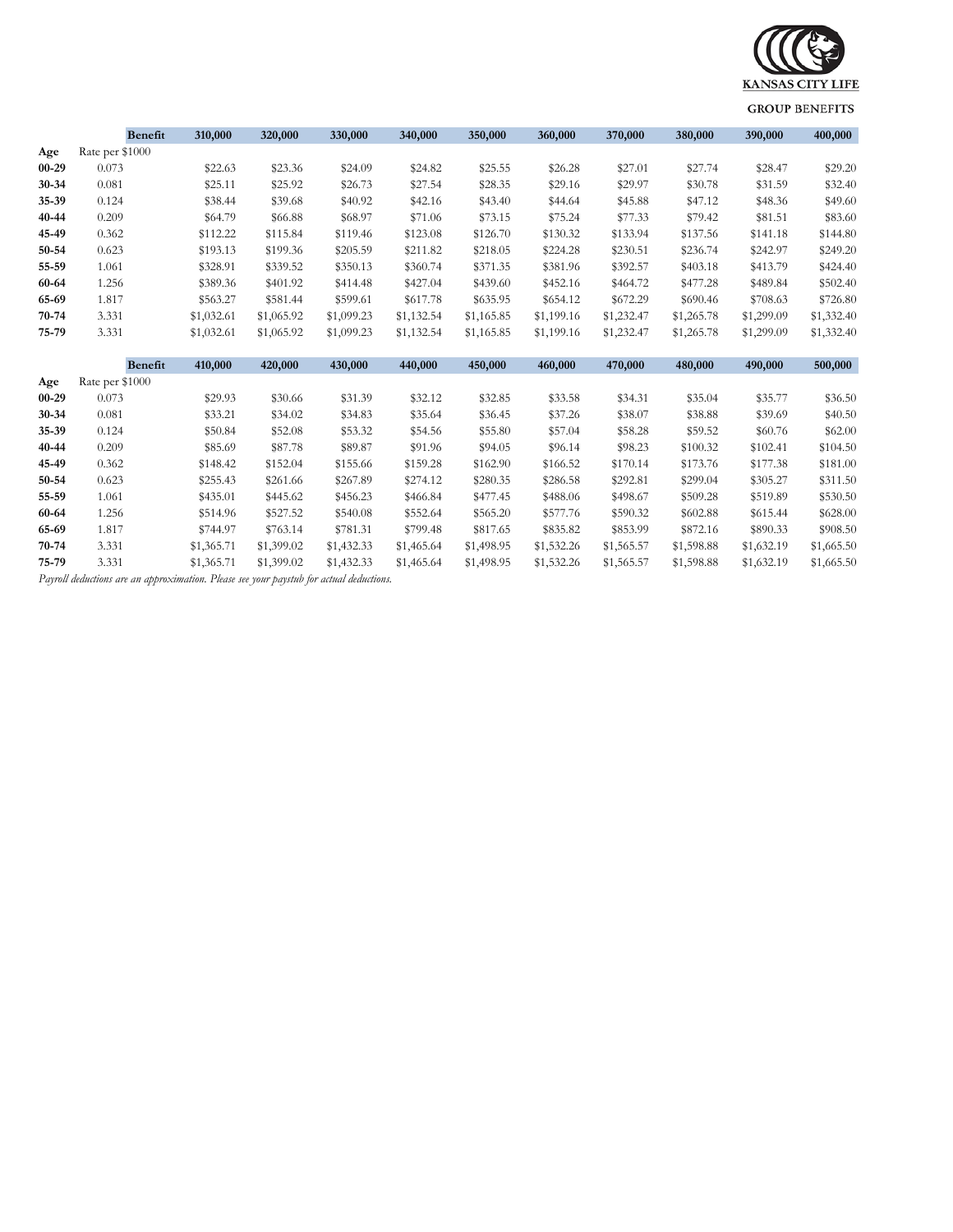#### **Evangelical Lutheran Education Association Spouse Voluntary Life Monthly Premium Calculator**



**You may enroll your spouse in increments of \$5,000, with a minimum of \$5,000 and a maximum of \$250,000, not to exceed 50% of the employee amount. The spouse premium is based on employee's age.**

|           | Benefit         | 5,000    | 10,000   | 15,000   | 20,000   | 25,000   | 30,000   | 35,000   | 40,000   | 45,000   | 50,000   |
|-----------|-----------------|----------|----------|----------|----------|----------|----------|----------|----------|----------|----------|
| Age       | Rate per \$1000 |          |          |          |          |          |          |          |          |          |          |
| $00 - 29$ | 0.073           | \$0.37   | \$0.73   | \$1.10   | \$1.46   | \$1.83   | \$2.19   | \$2.56   | \$2.92   | \$3.29   | \$3.65   |
| 30-34     | 0.081           | \$0.41   | \$0.81   | \$1.22   | \$1.62   | \$2.03   | \$2.43   | \$2.84   | \$3.24   | \$3.65   | \$4.05   |
| 35-39     | 0.124           | \$0.62   | \$1.24   | \$1.86   | \$2.48   | \$3.10   | \$3.72   | \$4.34   | \$4.96   | \$5.58   | \$6.20   |
| 40-44     | 0.209           | \$1.05   | \$2.09   | \$3.14   | \$4.18   | \$5.23   | \$6.27   | \$7.32   | \$8.36   | \$9.41   | \$10.45  |
| 45-49     | 0.362           | \$1.81   | \$3.62   | \$5.43   | \$7.24   | \$9.05   | \$10.86  | \$12.67  | \$14.48  | \$16.29  | \$18.10  |
| 50-54     | 0.623           | \$3.12   | \$6.23   | \$9.35   | \$12.46  | \$15.58  | \$18.69  | \$21.81  | \$24.92  | \$28.04  | \$31.15  |
| 55-59     | 1.061           | \$5.31   | \$10.61  | \$15.92  | \$21.22  | \$26.53  | \$31.83  | \$37.14  | \$42.44  | \$47.75  | \$53.05  |
| 60-64     | 1.256           | \$6.28   | \$12.56  | \$18.84  | \$25.12  | \$31.40  | \$37.68  | \$43.96  | \$50.24  | \$56.52  | \$62.80  |
| 65-69     | 1.817           | \$9.09   | \$18.17  | \$27.26  | \$36.34  | \$45.43  | \$54.51  | \$63.60  | \$72.68  | \$81.77  | \$90.85  |
| $70 - 74$ | 3.331           | \$16.66  | \$33.31  | \$49.97  | \$66.62  | \$83.28  | \$99.93  | \$116.59 | \$133.24 | \$149.90 | \$166.55 |
| 75-79     | 3.331           | \$16.66  | \$33.31  | \$49.97  | \$66.62  | \$83.28  | \$99.93  | \$116.59 | \$133.24 | \$149.90 | \$166.55 |
|           |                 |          |          |          |          |          |          |          |          |          |          |
|           | Benefit         | 55,000   | 60,000   | 65,000   | 70,000   | 75,000   | 80,000   | 85,000   | 90,000   | 95,000   | 100,000  |
| Age       | Rate per \$1000 |          |          |          |          |          |          |          |          |          |          |
| $00 - 29$ | 0.073           | \$4.02   | \$4.38   | \$4.75   | \$5.11   | \$5.48   | \$5.84   | \$6.21   | \$6.57   | \$6.94   | \$7.30   |
| 30-34     | 0.081           | \$4.46   | \$4.86   | \$5.27   | \$5.67   | \$6.08   | \$6.48   | \$6.89   | \$7.29   | \$7.70   | \$8.10   |
| 35-39     | 0.124           | \$6.82   | \$7.44   | \$8.06   | \$8.68   | \$9.30   | \$9.92   | \$10.54  | \$11.16  | \$11.78  | \$12.40  |
| 40-44     | 0.209           | \$11.50  | \$12.54  | \$13.59  | \$14.63  | \$15.68  | \$16.72  | \$17.77  | \$18.81  | \$19.86  | \$20.90  |
| 45-49     | 0.362           | \$19.91  | \$21.72  | \$23.53  | \$25.34  | \$27.15  | \$28.96  | \$30.77  | \$32.58  | \$34.39  | \$36.20  |
| 50-54     | 0.623           | \$34.27  | \$37.38  | \$40.50  | \$43.61  | \$46.73  | \$49.84  | \$52.96  | \$56.07  | \$59.19  | \$62.30  |
| 55-59     | 1.061           | \$58.36  | \$63.66  | \$68.97  | \$74.27  | \$79.58  | \$84.88  | \$90.19  | \$95.49  | \$100.80 | \$106.10 |
| 60-64     | 1.256           | \$69.08  | \$75.36  | \$81.64  | \$87.92  | \$94.20  | \$100.48 | \$106.76 | \$113.04 | \$119.32 | \$125.60 |
| 65-69     | 1.817           | \$99.94  | \$109.02 | \$118.11 | \$127.19 | \$136.28 | \$145.36 | \$154.45 | \$163.53 | \$172.62 | \$181.70 |
| 70-74     | 3.331           | \$183.21 | \$199.86 | \$216.52 | \$233.17 | \$249.83 | \$266.48 | \$283.14 | \$299.79 | \$316.45 | \$333.10 |
| 75-79     | 3.331           | \$183.21 | \$199.86 | \$216.52 | \$233.17 | \$249.83 | \$266.48 | \$283.14 | \$299.79 | \$316.45 | \$333.10 |
|           | Benefit         | 105,000  | 110,000  | 115,000  | 120,000  | 125,000  | 130,000  | 135,000  | 140,000  | 145,000  | 150,000  |
| Age       | Rate per \$1000 |          |          |          |          |          |          |          |          |          |          |
| $00 - 29$ | 0.073           | \$7.67   | \$8.03   | \$8.40   | \$8.76   | \$9.13   | \$9.49   | \$9.86   | \$10.22  | \$10.59  | \$10.95  |
| 30-34     | 0.081           | \$8.51   | \$8.91   | \$9.32   | \$9.72   | \$10.13  | \$10.53  | \$10.94  | \$11.34  | \$11.75  | \$12.15  |
| 35-39     | 0.124           | \$13.02  | \$13.64  | \$14.26  | \$14.88  | \$15.50  | \$16.12  | \$16.74  | \$17.36  | \$17.98  | \$18.60  |
| 40-44     | 0.209           | \$21.95  | \$22.99  | \$24.04  | \$25.08  | \$26.13  | \$27.17  | \$28.22  | \$29.26  | \$30.31  | \$31.35  |
| 45-49     | 0.362           | \$38.01  | \$39.82  | \$41.63  | \$43.44  | \$45.25  | \$47.06  | \$48.87  | \$50.68  | \$52.49  | \$54.30  |
| 50-54     | 0.623           | \$65.42  | \$68.53  | \$71.65  | \$74.76  | \$77.88  | \$80.99  | \$84.11  | \$87.22  | \$90.34  | \$93.45  |
| 55-59     | 1.061           | \$111.41 | \$116.71 | \$122.02 | \$127.32 | \$132.63 | \$137.93 | \$143.24 | \$148.54 | \$153.85 | \$159.15 |
| 60-64     | 1.256           | \$131.88 | \$138.16 | \$144.44 | \$150.72 | \$157.00 | \$163.28 | \$169.56 | \$175.84 | \$182.12 | \$188.40 |
| 65-69     | 1.817           | \$190.79 | \$199.87 | \$208.96 | \$218.04 | \$227.13 | \$236.21 | \$245.30 | \$254.38 | \$263.47 | \$272.55 |
| 70-74     | 3.331           | \$349.76 | \$366.41 | \$383.07 | \$399.72 | \$416.38 | \$433.03 | \$449.69 | \$466.34 | \$483.00 | \$499.65 |
| 75-79     | 3.331           | \$349.76 | \$366.41 | \$383.07 | \$399.72 | \$416.38 | \$433.03 | \$449.69 | \$466.34 | \$483.00 | \$499.65 |